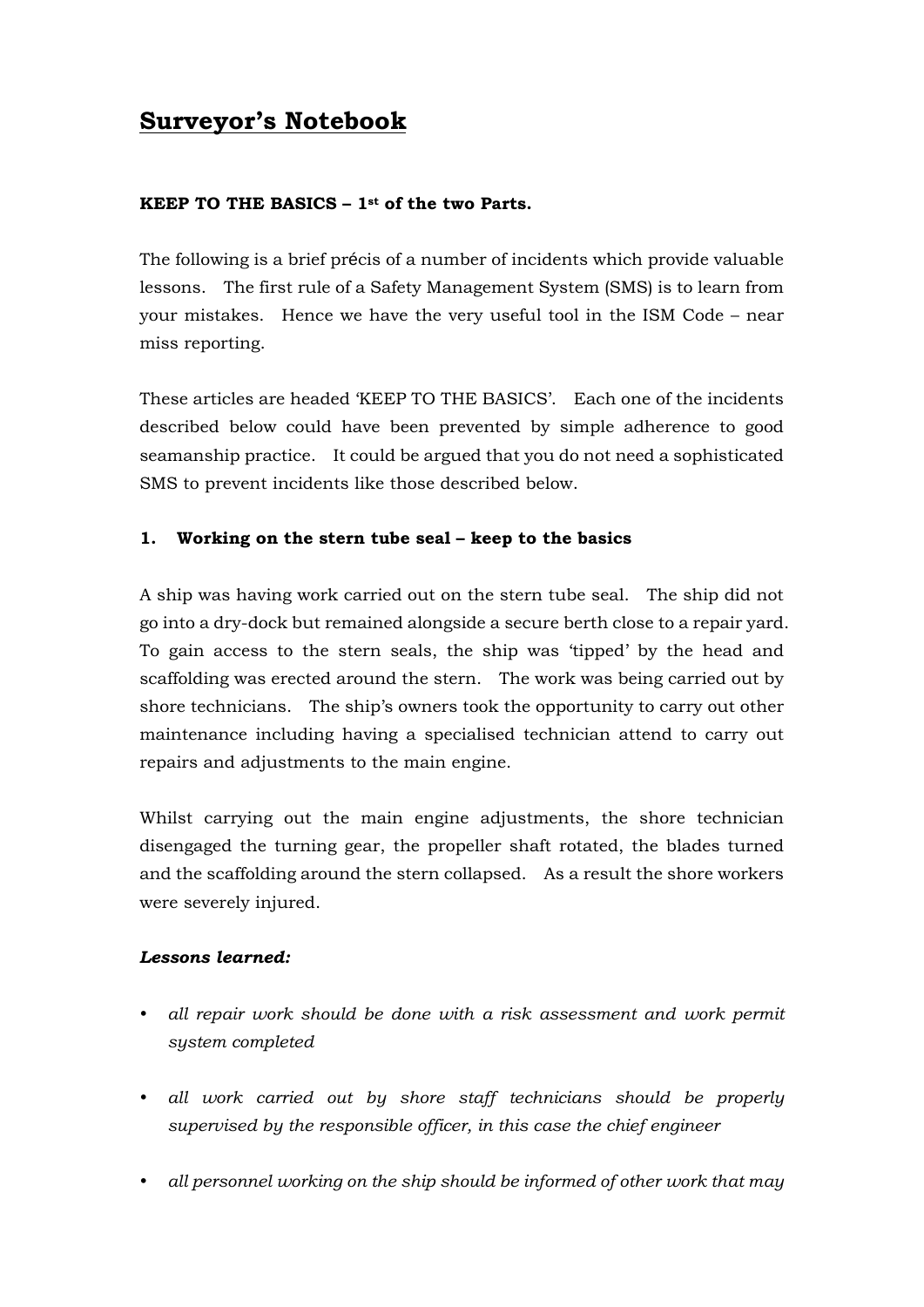*impact on the work they are doing. Have morning meetings to inform and discuss the work to be done during the day. Good communication is an effective safety tool.* 

#### **2. Working aloft – keep to the basics**

A tanker was steaming and carrying out routine work on deck. Two experienced able seamen (AB) were about to start painting one of the mast posts. The first AB had to return to the store room to get some additional equipment, so the second AB decided to continue with the work and started to climb an aluminium ladder resting against the derrick post in order to climb into a bosun's chair. The portable ladder was not fixed and when the AB was about 4 metres above the deck, the portable ladder slipped and the AB fell to the deck below. The fall resulted in a severe head injury, even though the AB was wearing a protective helmet.

#### *Lessons learned:*

- there was no risk assessment or permit to work (aloft) in place, and there *should have been*
- there was a lack of a safety culture; no one should climb a ladder ashore let *alone onboard a rolling ship that is not fixed or safely fastened*
- working aloft should always be done with two persons in attendance, refer *to the UK MCA Code of Safe Working Practice for Merchant Seamen*

*Keep to the basics of good seamanship and accidents will be prevented.* 

## **3. Cargo damage – ballast water – keep to the basics**

A bulk carrier loaded with cement was on an ocean crossing in winter. After leaving the load port, additional ballast was pumped into the upper wings tanks to reduce the GM (meta-centric height) so as to make the rolling motion onboard more comfortable in the seaway.

During the voyage a ballast exchange was carried out. This ship was constructed with common double bottom and upper wing ballast tanks' made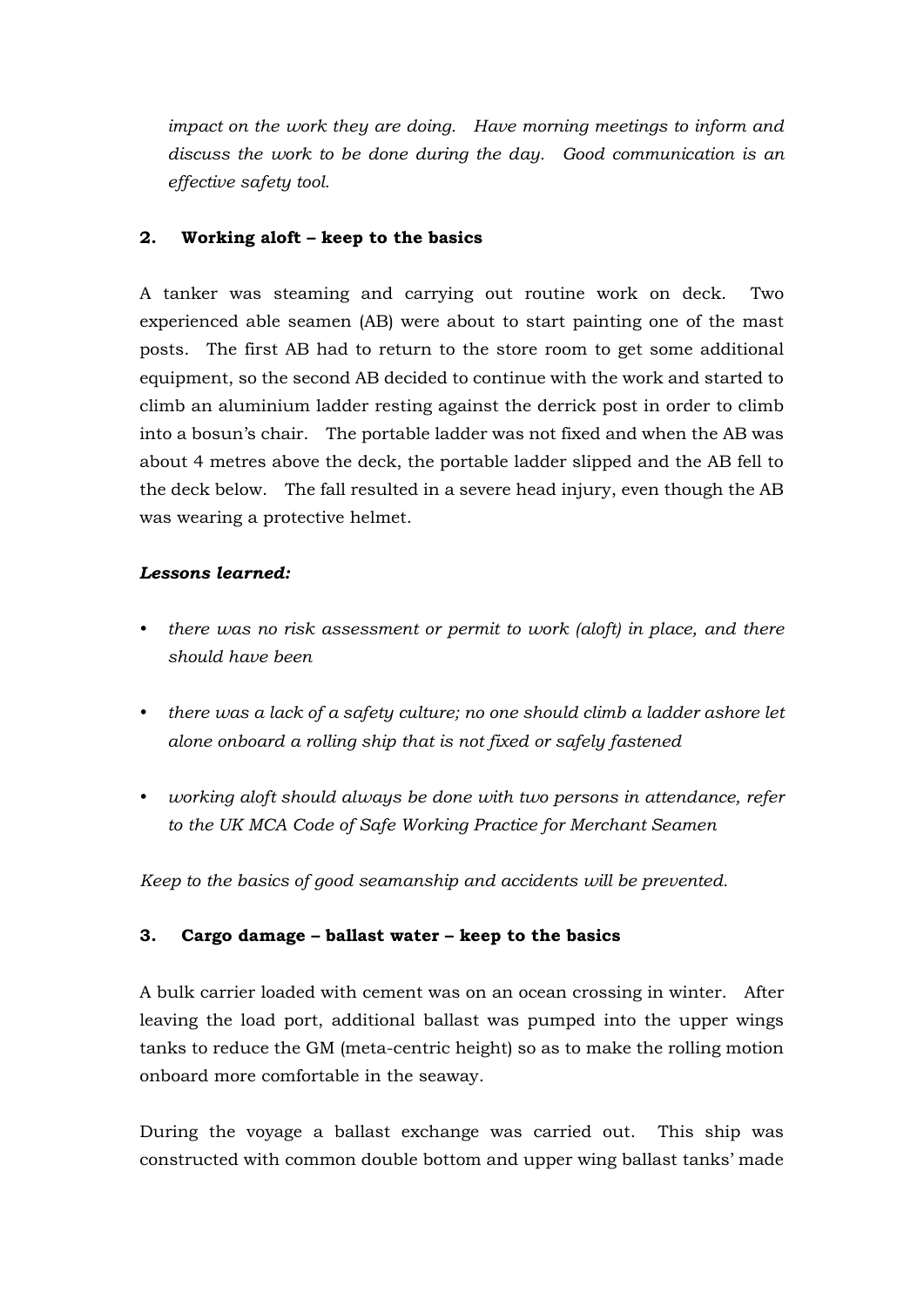common through a metre square trunking, equipped with an inspection / access ladder leading to the lower double bottom tanks. This is a common enough arrangement on 'panamax' ships. During the ballast exchange and a few days later it was thought that one of the upper wings had not been filled fully so was pumped full with further ballast.

On arrival at the discharge port, when carrying out the draft survey it was calculated that the ship had substantially more cargo onboard than when it left the load port three weeks earlier. Of course this was not possible and it transpired that there was over 1,000 tonnes of sea water ballast onboard and this was all in one hold. The cement had by this time started to harden; there was a hold full of solid and solidifying condemned cement cargo, which took six weeks to dig out. Total costs, excluding off hire, were over \$1.5m.

After inspection a corrosion hole was found in the connecting trunking between the double bottom tank and the upper wing tanks.

## *Lesson learned:*

- y *consider whether to ballast at all when loaded with water sensitive cargo; ballast water can leak through tank top manhole lids, poor bilge and ballast valves, faulty non return valves, damaged air and sounding pipes, poor or damaged ballast tank or hold bulkheads*
- good practice for ballasting is to gravitate in ballast if possible; this can *prevent overpressure of the ballast tanks*
- when ballasting, carry out diligent and recorded soundings (weather *permitting)*
- ensure that regular soundings of all accessible spaces, including hold bilges, *duct keels, bow thruster spaces, tanks, cofferdams and voids are taken at all times at sea (weather permitting). Monitoring the watertight integrity of the ship is a basic seamanship task*
- *all ships must have rigorous tank inspection programme, particularly ballast tanks. This must be a part of the Planned Maintenance System (PMS). It needs to be recorded and monitored by the shore managers. A*